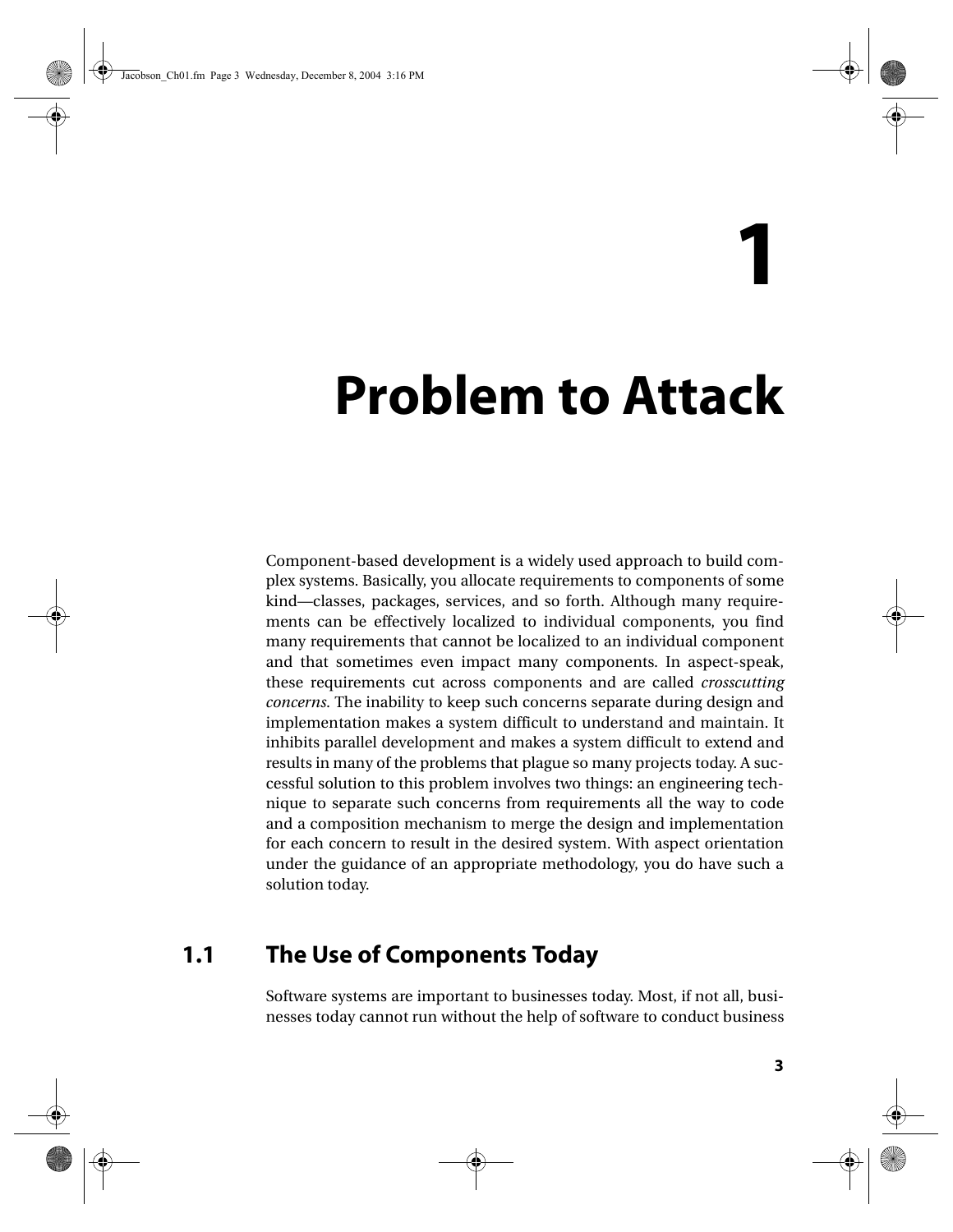operations. As we all know, software systems are complex and when we design such complex systems our limited minds cannot possibly consider everything and solve everything at once.

Our natural inclination is to break the problem into smaller parts and solve them one by one. This is why we have components. Each component plays its specific role and has specific responsibilities and purposes. We assemble components of various kinds to form the complete system. This is basically how we develop any kind of product: electronic devices, cars, and more.

In a generic sense, components are elements that conform to well-defined interfaces, and if you invoke them through their interfaces, they produce some well-defined responses. For example, a computer chip is a component. It has pins through which you can send electric signals. Upon receiving the signal, the chip performs some actions and possibly returns some response through some other pins. Your video projector is also a component. If you plug in a video cable from your laptop to the projector, you can make images appear on the wall.

A component encapsulates its contents. Its internals are all hidden from you. As a user of the component, you do not need to know how it really works on the inside. All you need to know is that you send the correct signals to it through its interfaces in some acceptable sequence and you get your desired response. This characteristic of components is very attractive because as long as the interfaces do not change, you can replace them with other components that conform to those same interfaces. This substitutability is extremely useful if you want to extend the system with some new capabilities—all you need to do is replace an existing component with a better one that conforms to the same interface. Even if you have to change an interface, you may delimit the changes to a few components. It allows you to gracefully grow a complex system.

#### **1.1.1 Building a System with Components**

The usual approach to building systems in terms of components is as follows: You begin by first understanding what the system is supposed to do: What are the stakeholder concerns? What are the requirements? Next, you explore and identify the parts (i.e., components) that will constitute the system. You then map the world of requirements to the world of compo-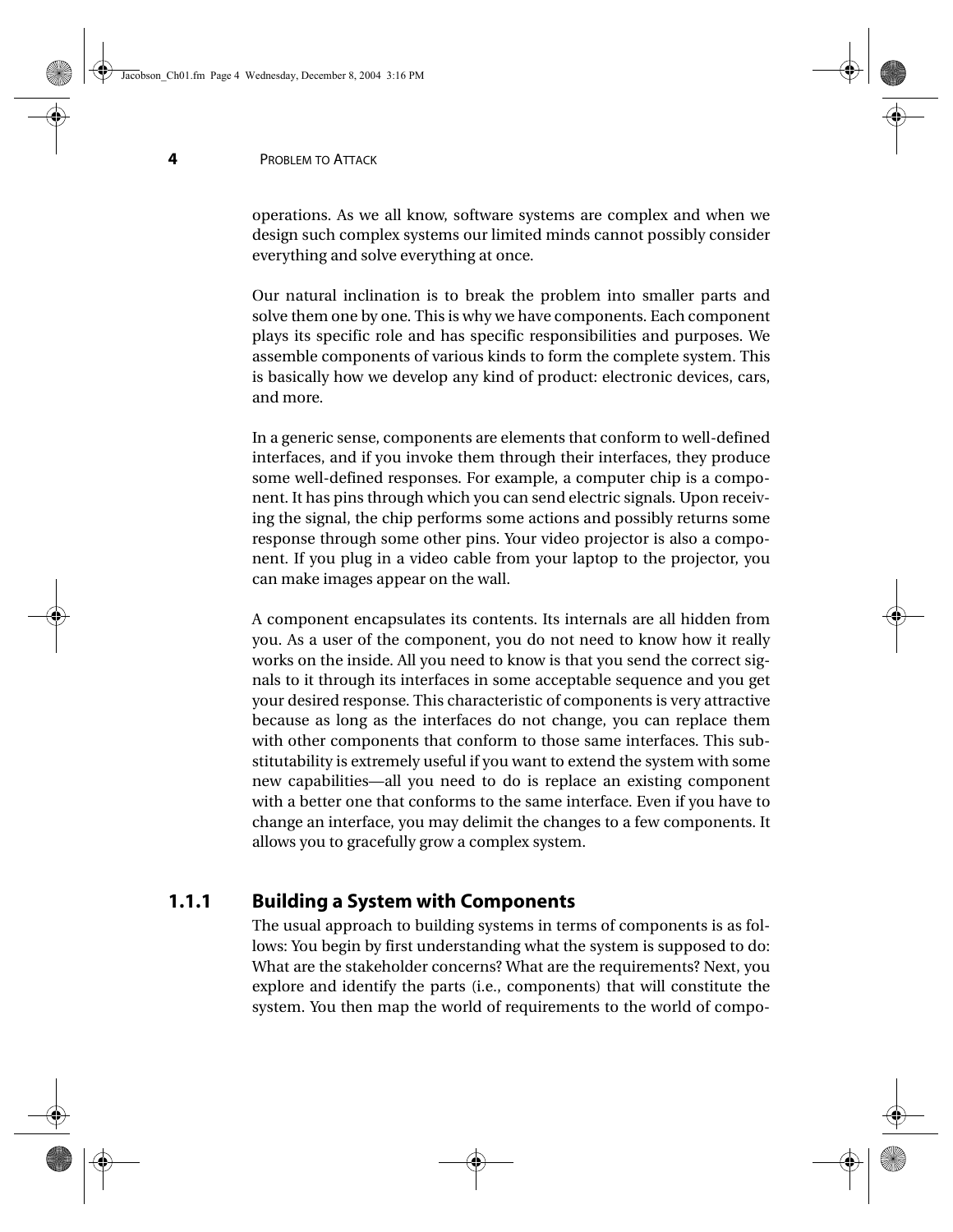#### 1.1 THE USE OF COMPONENTS TODAY **5**

nents. This is an M-to-N mapping and, normally, M is much larger than N. For example, you might have 1,000 requirements and maybe 50 components. The common approach to mapping is as follows: You identify a set of candidate components and check that each requirement will be implemented with these components. In this process, you may learn more about the requirements and, provided that the requirements are not too critical, change them so that they are easier to implement. Alternately, you might modify components to improve the fit. Once the required set of components is found, they are connected to form the desired system.

Figure 1-1 shows the components for a Hotel Management System. We use this system as an example here and throughout the rest of the book. Briefly, this system provides the functionalities to Reserve Room, Check In, and Check Out to be used by both customers and hotel staff.

Figure 1-1 shows components of various kinds. The Customer Screen and Staff Screen components deal with presenting information to the users and accepting and validating input from them. The Reserve Room, Check In, and Check Out components encapsulate the business and control logic for the respective functionalities. The reservation and the room components maintain information in a data store. This separation of roles and responsibilities across components is essential to a system that is resilient—one that will not easily break when changes are introduced.



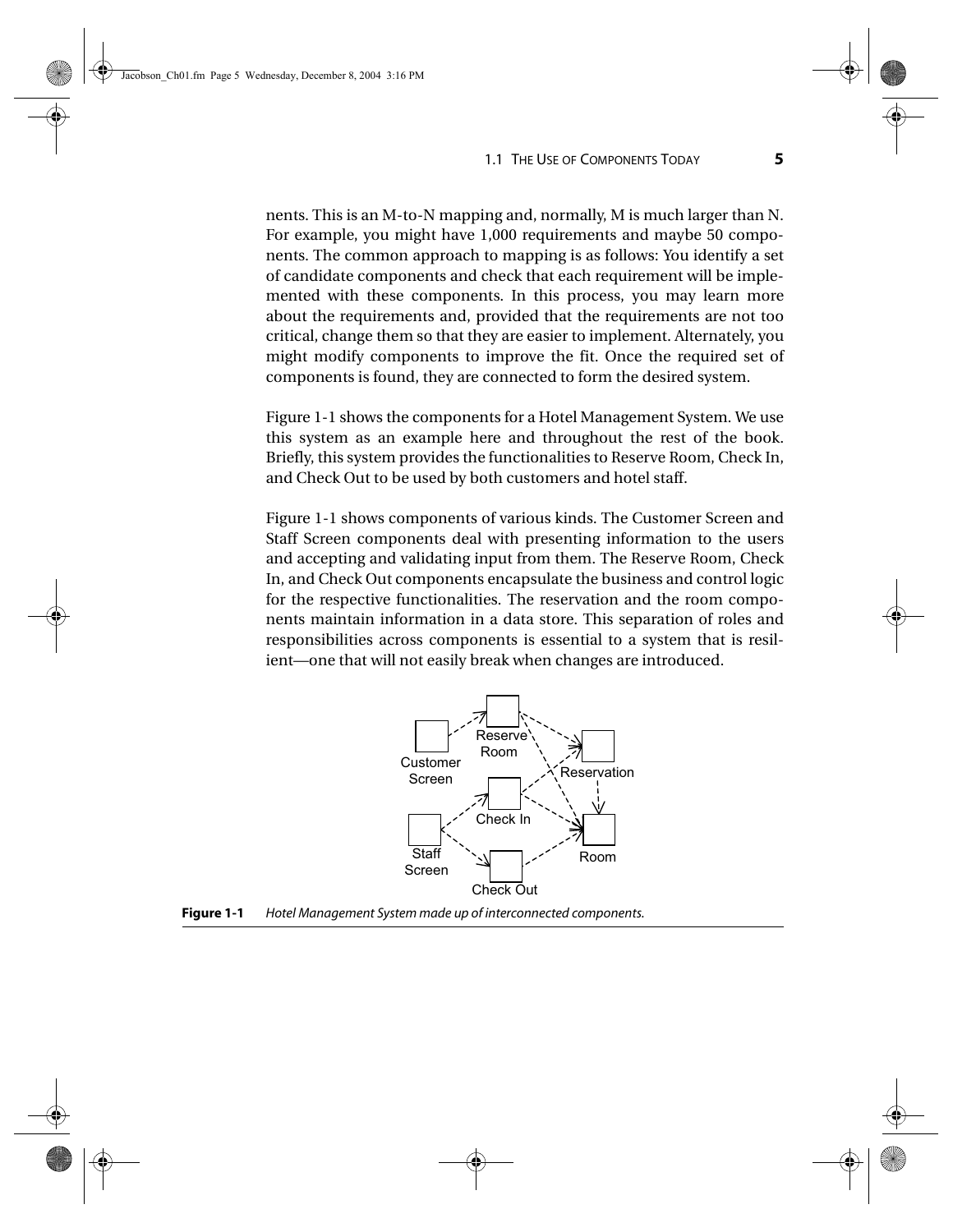## **1.1.2 Benefits of Components**

Components are useful and important because they represent the static structure of a system such as that depicted in Figure 1-1. They are essential to understanding, designing, implementing, distributing, testing, and configuring the system. They are the most important asset for reuse in practice. Components contain things that change together. They keep concerns about a kind of object or an abstraction of a real-world phenomena separate.

For instance, a component (e.g., the Room and Reservation components in Figure 1-1) may encapsulate the manipulation of data structures capturing room and reservation information. If you change the data structure, you change the operations that touch these data. There are also components encapsulating the specifics of user interfaces. If you want to change the look and feel of the system, you simply change the screen components. Thus, you see that components make a system resilient to changes as you add new requirements to the system.

You can also meet customers' new demands by configuring the system using the components. New features or use-cases are usually provided by adding a new component and changing some already existing components.

In recent years, component frameworks such as J2EE and .Net have evolved and gained widespread popularity. Basically, all new software being developed is componentized.

# **1.2 Limitation of Components**

To understand the limitations of components, we start with concerns. The goal of a system is to meet requirements or, more generally, concerns. A concern is anything that is of interest to a stakeholder, whether an end user, project sponsor, or developer. For example, a concern can be a functional requirement, a nonfunctional requirement, or a design constraint on the system. It can be more than a requirement of the system. It can even be a low-level concern such as caching or buffering.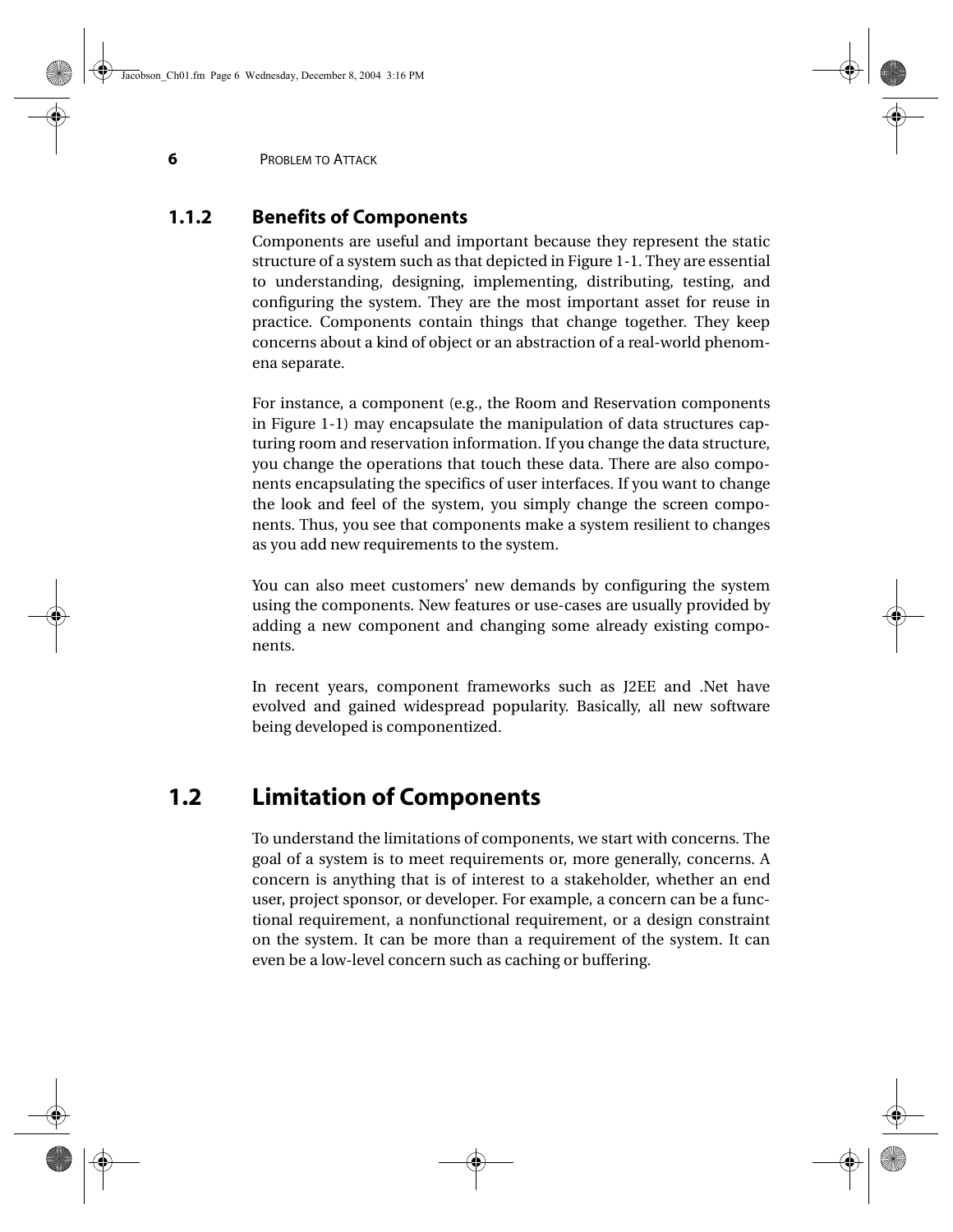#### 1.2 LIMITATION OF COMPONENTS **7**

Breaking down a problem into smaller parts is called *separation of concerns* in computer science. Ideally, we want to be able to cleanly separate the different concerns into modules of some kind and explore and develop each in isolation, one at a time. Thereafter, you compose these software modules to yield the complete system. Thus, the concept of separation of concerns and the concept of modularity are two sides of a coin—you separate concerns into modules, and each module solves or implements some distinct set of concerns.

Successful separation of concerns must start early. You begin software development by attempting to understand the stakeholder concerns. You explore and collect the requirements for the system according to stakeholder concerns. Although some concerns can be realized by distinct and separate components, in general, you find many concerns for which components are not adequate. These are known as *crosscutting concerns* concerns that impact multiple components. There are different kinds of crosscutting concerns: *infrastructure* concerns are crosscutting concerns to meet nonfunctional requirements—for instance, logging, distribution, and transaction management. Some crosscutting concerns deal with functional requirements as well. You frequently find that the realization of functional requirements (which can be specified as use-cases) cut across multiple components. Thus, even use-cases are crosscutting concerns.

## **Sidebar 1-1 How Does Aspect Orientation Impact Object Orientation?**

Aspect orientation is established precisely to overcome the limitation of object orientation. Conventional modularity such as classes and services suffer from their inability to keep crosscutting concerns separate. It does not matter whether or not you are implementing your system using object-oriented programming languages: they are all inadequate in dealing with crosscutting concerns.

As we write this book, we find that having to list all the conventional modules (components, classes, services, etc.) every time we talk about their limitations can be quite lengthy. So, for brevity, we simply use the term *components* as a representative of conventional modularity. So, when we say a "crosscutting concern can cut across classes," it applies to components as well.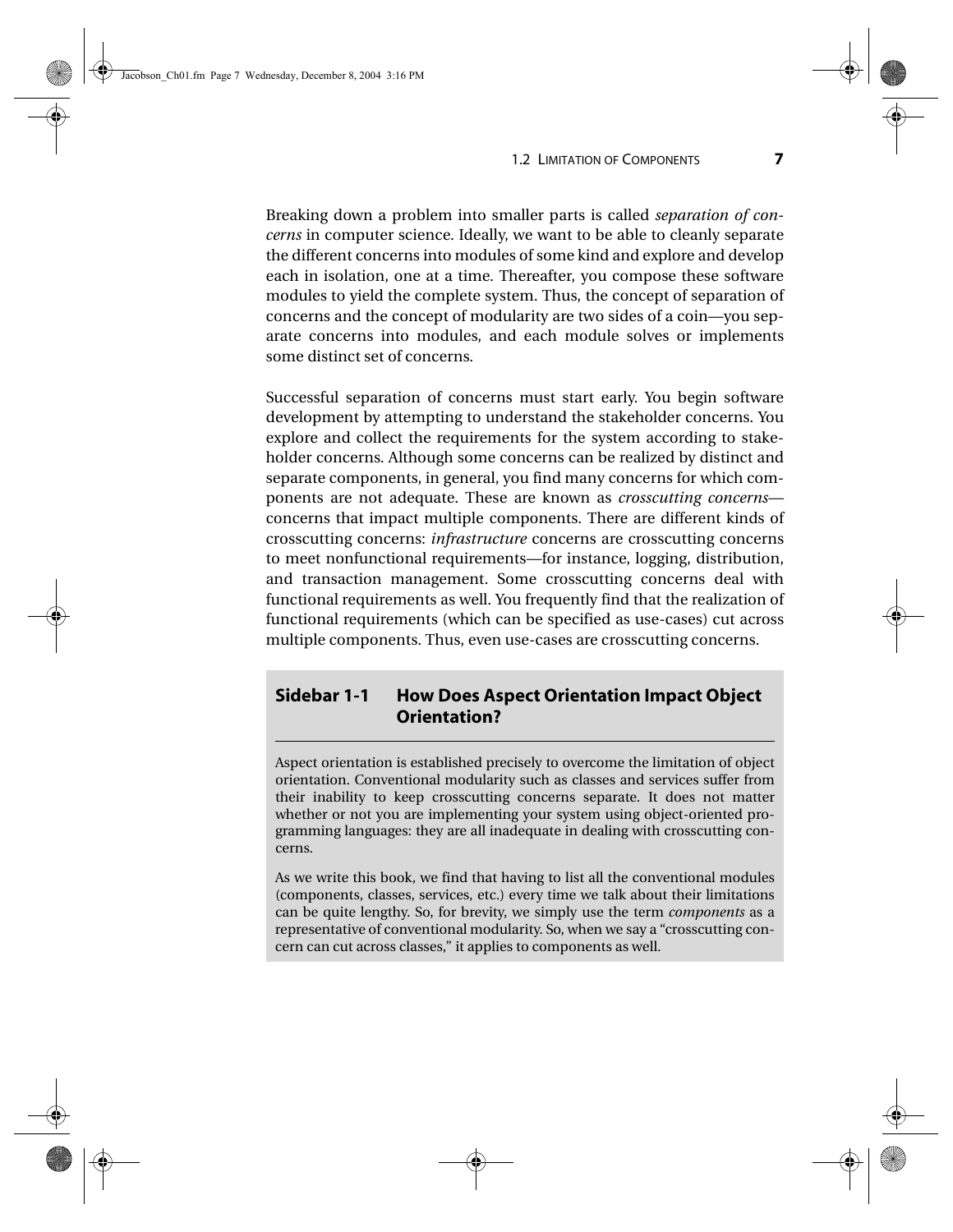#### **1.2.1 Inability to Keep Peers Separate**

We particularly want to highlight two kinds of crosscutting concerns. The first is what we call *peers*. These are concerns that are distinct from each other. No one peer is more important than another. If you consider the familiar ATM example, cash withdrawal, fund transfer, and cash deposit are all peers. In our hotel management example, Reserve Room, Check In Customer, and Check Out Customer are peers. These concerns do not need each other to exist. In fact, you can build separate systems for each one. However, when you start to implement peers in the same system, you find significant overlap between them. This is illustrated in Figure 1-2.

Figure 1-2 depicts concerns in different shades on the left-hand side. The right-hand side shows the components with multiple shades. Each shade represents the codes that implement the respective concerns. The limitation of components to keep peers separate is evident in Figure 1-2. It results in two effects, which in aspect-speak are known as *tangling* and *scattering*.

*Tangling.* You find that each component contains the implementation (i.e., code) to satisfy different concerns. For example, in Figure 1-2, you see that the Room component is involved in the realization of three different concerns. This means that as a developer/owner of a component, you need to understand a diverse set of concerns. The component, instead of singlemindedly fulfilling a particular concern, participates in many. This hinders understandability and makes the learning curve steeper for developers.



**Figure 1-2** *Tangling and scattering when realizing peers.*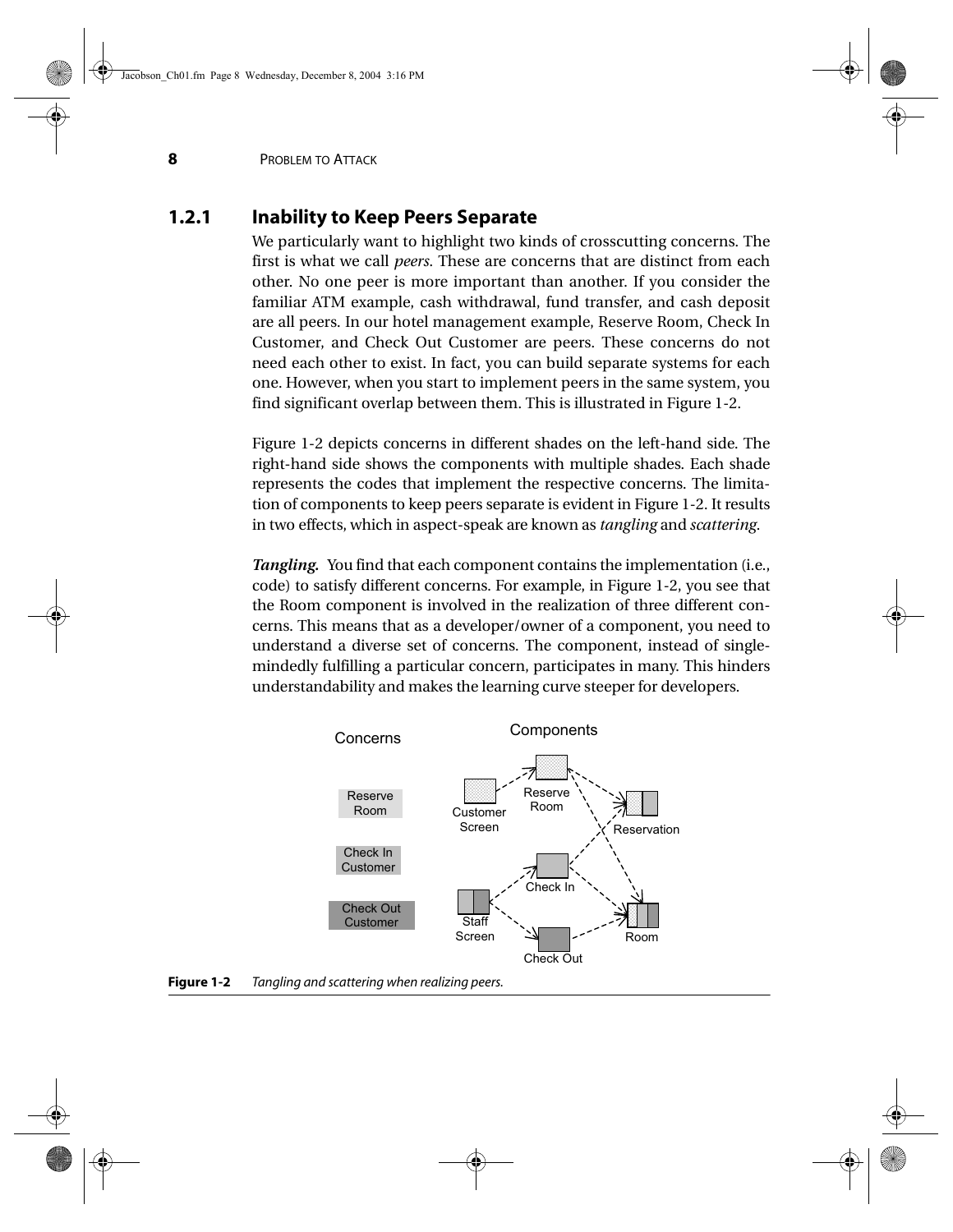#### 1.2 LIMITATION OF COMPONENTS **9**

Do not confuse tangling with reuse. Reuse implies that the same code or behaviors are useable under different contexts. Definitely, some parts of the Room component will be reusable without changes. However, in many cases, as highlighted in Figure 1-2, each concern demands additional and distinct behaviors on the Room component not needed to realize other concerns. There is no reuse among them, and they result in tangling.

*Scattering.* You also find codes that realize a particular concern are spread across multiple components. For example, in Figure 1-2, you see that the realization of Check In Customer imposes additional behaviors on four components. So, if ever the requirements about that concern change, or if the design of that concern changes, you must update many components.

More importantly, scattering means that it is not easy to understand the internals of a system. For instance, it is not easy to uncover requirements by reading the source code of each component or a set of components. If the requirement for a particular concern changes, different classes need to be updated as well. Poor understandability leads to poor maintainability, and it is not easy to make enhancements, especially for large systems.

### **1.2.2 Inability to Keep Extensions Separate**

The second kind of crosscutting concern is what we call *extensions*. Extensions are components that you define on top of a base. They represent additional service or features. For example, the Hotel Management System has a waiting list for room reservations. If there are no rooms, the system puts the customer on a waiting list. Thus, the provision of a waiting list is an extension of Reserve Room. Keeping extensions separate is a technique to make a complex problem understandable. You do not want to be entangled by too many issues, so you keep them separate as extensions.

Although it is natural to describe the base and extension separately, there is a problem when it comes to implementing the extension, as exemplified in Figure 1-3.

Figure 1-3 shows the Reserve Room component, which serves as the base. To incorporate the Waiting List extension, a corresponding component is added (shown in a darker shade). But in addition, you need to add some code fragments in the Reserve Room component at a particular location,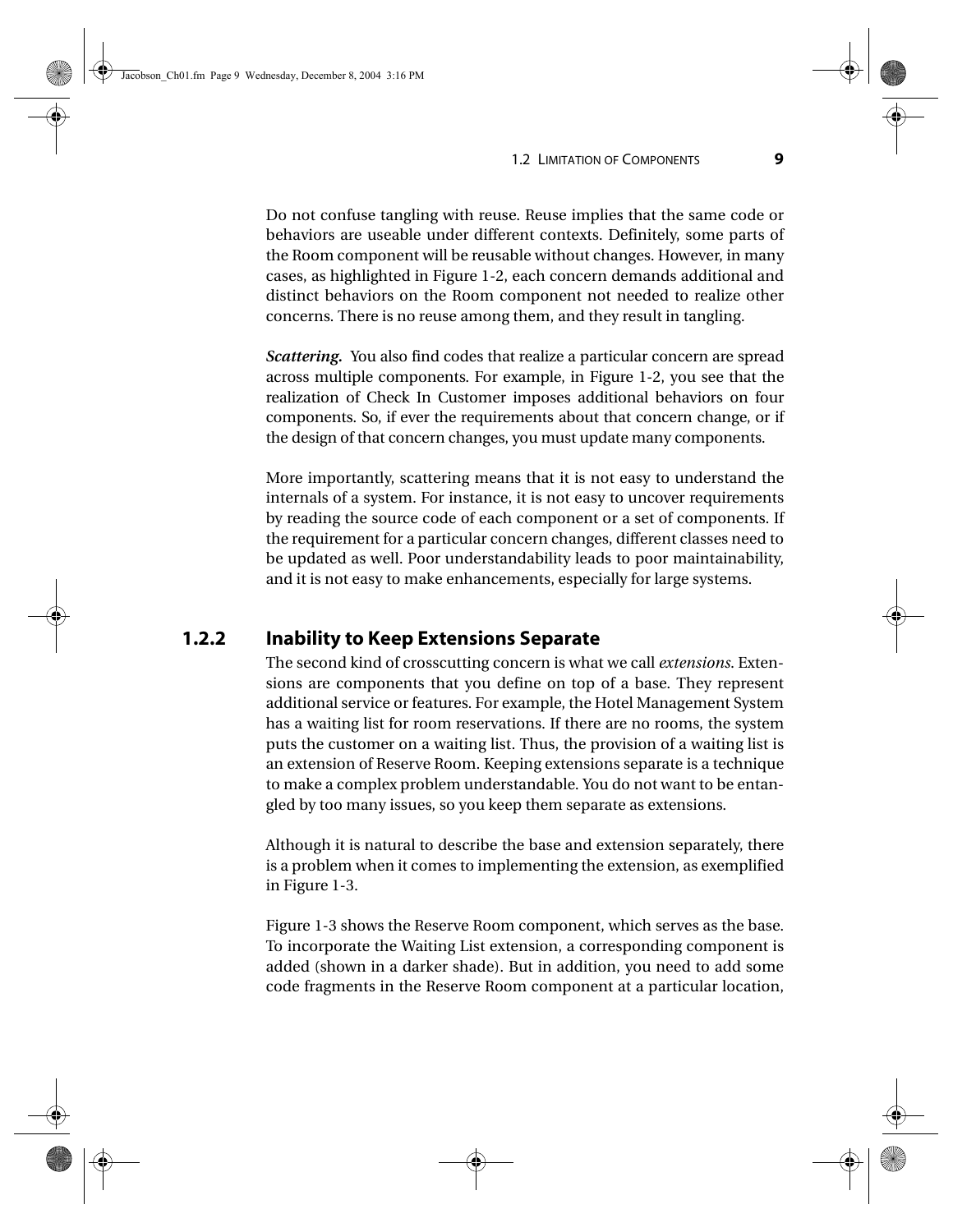

which we call an extension point. The purpose of this code fragment is to connect or invoke the Waiting List component.

The problem is this: some code has been added to a place that didn't really need it before we added the new feature. It is there for the purpose of hooking the new component onto the existing component. This code fragment is affectionately known as *glue code*. In aspect-speak, such a change is known as *intrusive*.

No matter how good your design is, you still need glue code, and if you need to extend the system at another location, you must add the glue code there too. For example, if you need to support different payment methods for the Hotel Reservation System, you need additional glue code to open up an extension point in the system.

Adding all this glue code and making all these changes to existing code definitely makes the original classes harder to comprehend. But a greater problem exists: you cannot possibly identify all the extension points a priori. Thus, what is really needed is a way for you to designate extension points on demand at any time during the system's life cycle. Although this is a significant advantage, there is a limit to how far you can go. If a system is poorly designed, designating extension points is definitely not easy. In addition, after adding several enhancements, you have a better picture of the whole system and you might want to separate concerns differently. In this case, you might dispense some effort to refine the base.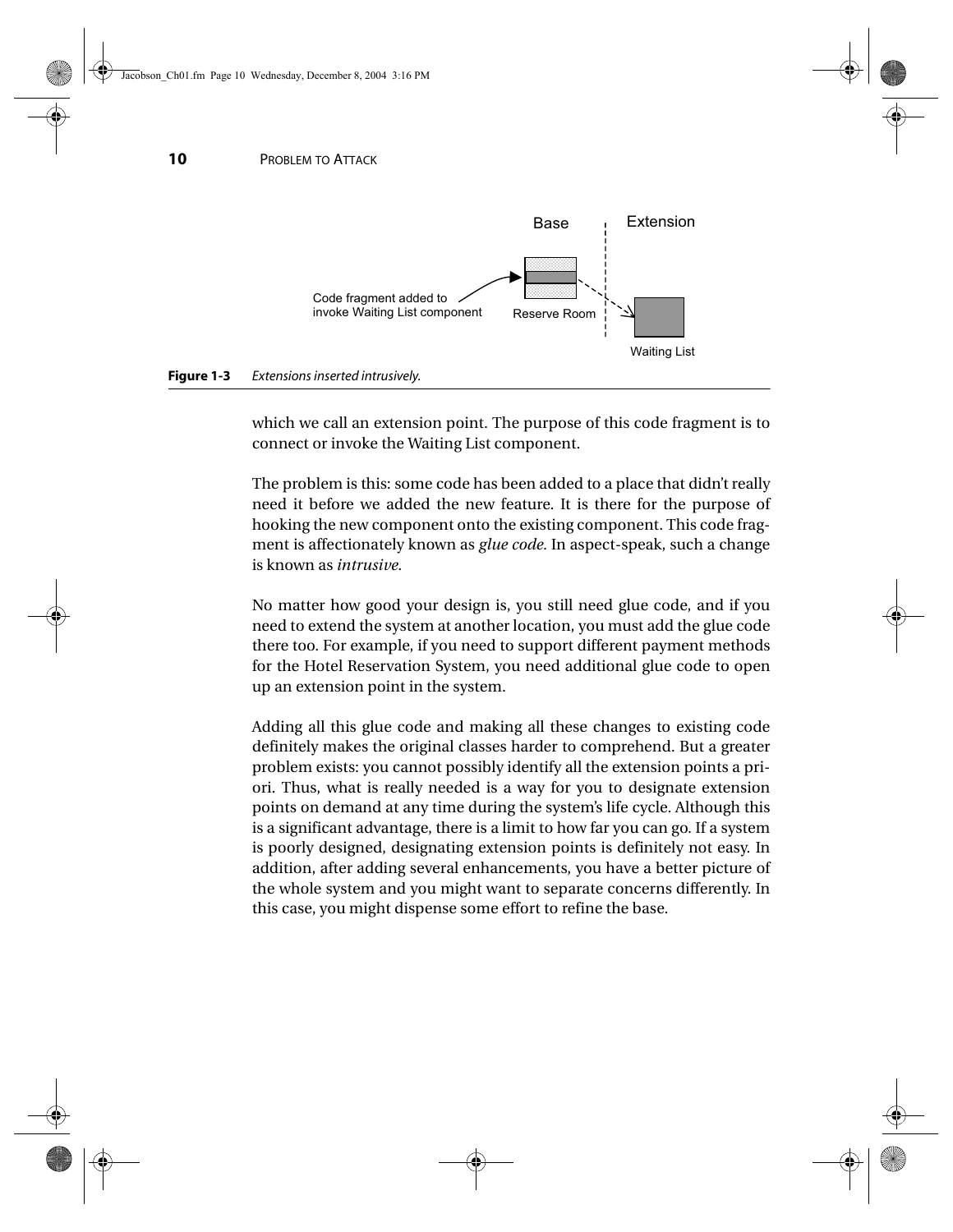1.3 APPROACHING A SOLUTION **11**

## **Sidebar 1-2 The Difference Between Concerns and Requirements**

You might be wondering what the difference between a concern and a requirement is. They are not the same. Developing a system involves specifying requirements, which are then refined into design and subsequently to implementation. So, requirements are only part of the software development life cycle. A concern represents something of importance to some stakeholder, and it encompasses everything: you must specify concerns, design them, and implement them. So, requirements are simply for specifying concerns.

In general, for each concern, you will have many requirement statements to clarify what the concern is. For example, the Reserve Room functionality is a concern. There will be many requirement statements because the system deals with the Reservation of kinds of Rooms, different Reservation schemes, and so on.

In addition to specifying the concern, you must design and implement it. When we talk about separating concerns, we mean separating at requirements time and keeping the separation during design and implementation.

# **1.3 Approaching a Solution**

So, you find that even though components are excellent tools to structure a complex system in some hierarchical fashion, they are nevertheless insufficient. Components cannot keep crosscutting concerns separate all the way down to code. Adding a new concern (a set of requirements) to the system becomes very painful.

The search is on for a new kind of modularity, one that can keep crosscutting concerns separate throughout the life cycle of the module—from requirements to analysis, design, code, and test. To achieve this modularity, you must also have a corresponding way to integrate or compose the new modularity into a coherent whole to get executable code. The new modularity must also help you collect all work on a concern, not just the code, but requirements, analysis, design, implementation, and test for that concern.

To achieve this new modularity, you need two things: a concern separation technique and a concern composition technique.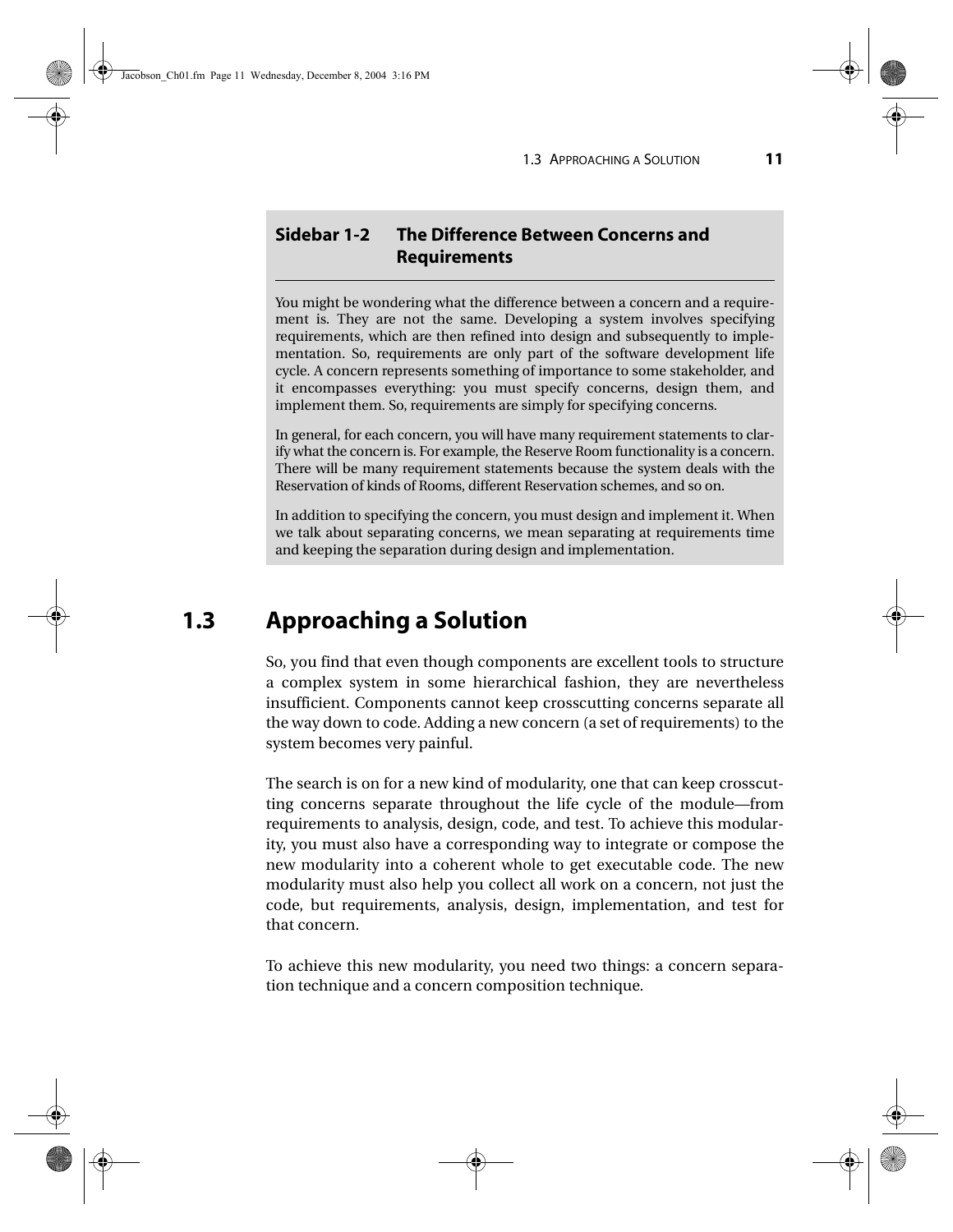Jacobson\_Ch01.fm Page 12 Wednesday, December 8, 2004 3:16 PM

*Concern Separation Technique.* In order to keep concerns separate, you must model and structure concerns. The use-case technique is quite helpful in modeling concerns during requirements and analysis. We discuss use-cases in greater detail in Chapter 3, "Today with Use-cases," and in further depth in Part 2 of the book. Separating peer use-cases is easy (that is how use-cases are normally defined). Separating extension use-cases requires new language constructs. On top of that, you also need techniques to preserve the separation during design and implementation.

*Concern Composition Mechanism.* At some point in time, you need to compose the concerns. This can happen during compile time, post-compilation time, or even during execution. Composing normal extensions is relatively easy, since all that is needed is some automated way to monitor the execution of the base and execute the extension when required.

Composing peer use-cases is much harder—you must deal with overlapping behavior, conflicts, and other problems. Thus, the early efforts have been to keep extensions separate. In the next section, we discuss some of these early efforts to highlight that crosscutting concerns is not a new problem. Keeping extensions separate is also not a technique that is invented only recently. But certainly, aspect orientation (which we discuss in Chapter 2, "Attacking the Problem with Aspects") provides an elegant solution and hence a renewed interest in the problem of dealing with crosscutting concerns. Another reason we highlight earlier works is to show that aspect thinking is very much in line with use-case thinking and, hence, use-case–driven development is a strong candidate for conducting aspect-oriented software development.

#### **1.3.1 Early Support for Extensions**

The idea of keeping extensions separate dates back a long way and appeared in a 1986 paper discussing "Language Support for Changeable Large Real-Time Systems" [Jacobson 1986]. Jacobson introduced several terms in that paper; see Figure 1-4. The original program, that is, the base, is termed an *existion.* The new functionalities to be added to the existion are termed *extensions*. Extensions are inserted at designated execution points in the existion. These execution points are known as *extension points*.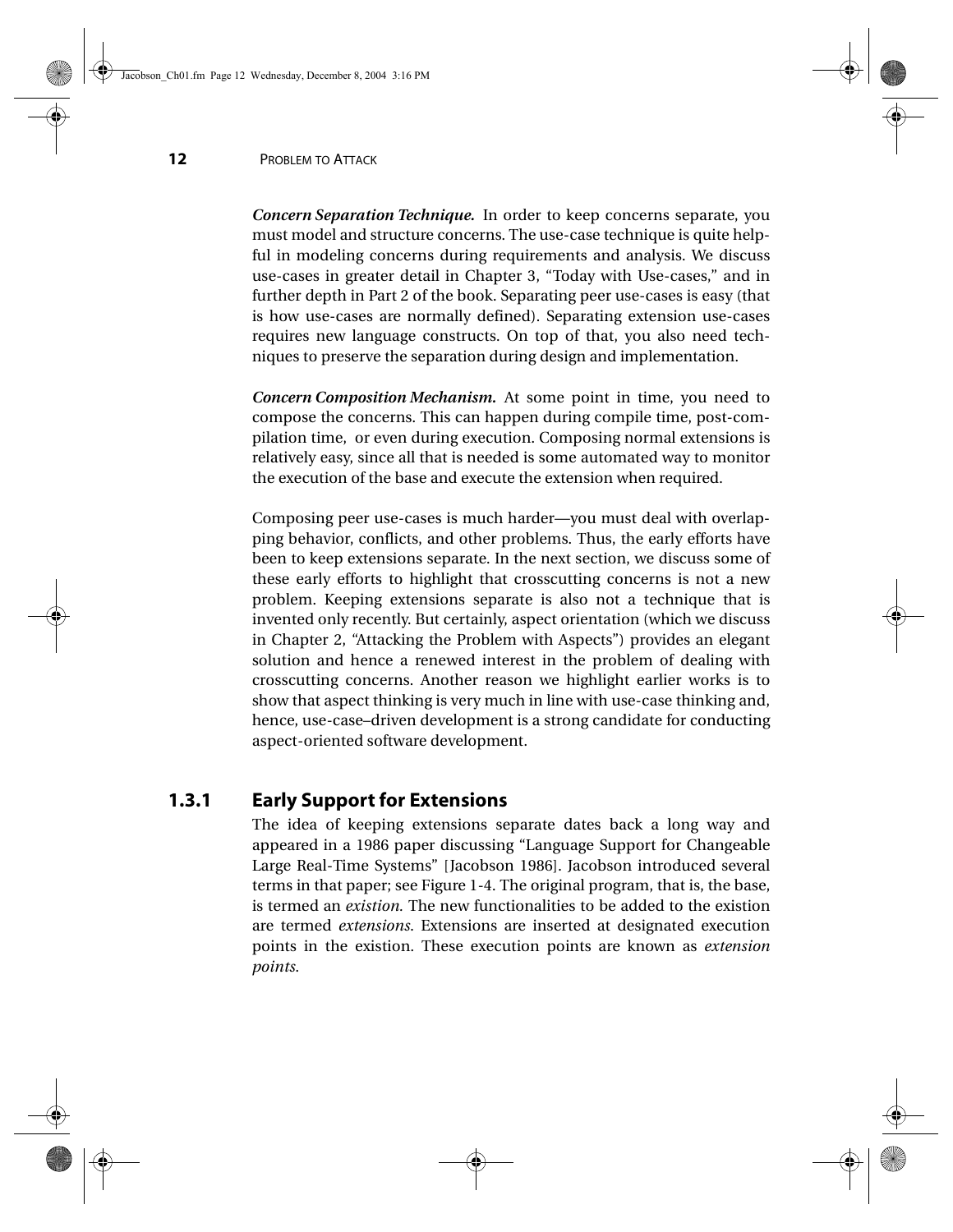





The key idea behind the approach is that you insert extensions into the existions during compilation or execution—not during coding. Thus, the source code of the existing system and even possibly its binaries remain clean and free of any extensions.

Structuring a system as shown in Figure 1-4 has several advantages. First, it makes extending an existing system a lot easier. When you want to introduce an extension, all you need to do is designate the extension point where the extension needs to be inserted. But this is no excuse for poor programming and design practices. Good development and programming practices make it easier for you to specify extension points.

Second, and even more fundamentally, structuring a system this way makes systems much more understandable. You structure the system from a base and then add more functionality in chunks that are not necessary to understanding the base. This allows our limited minds to focus on a particular concern at a time in isolation without the disturbance of other concerns. You can apply this approach to structure almost anything beyond codes. You can even apply it to requirement specifications and design.

How is support for extensions achieved? It can be achieved in several ways—during compilation time or runtime. One of the possible ways to do so during runtime is through a much earlier work by Jacobson. It is known as a sequence variator, and its operation is depicted in Figure 1-5 [Jacobson 1981].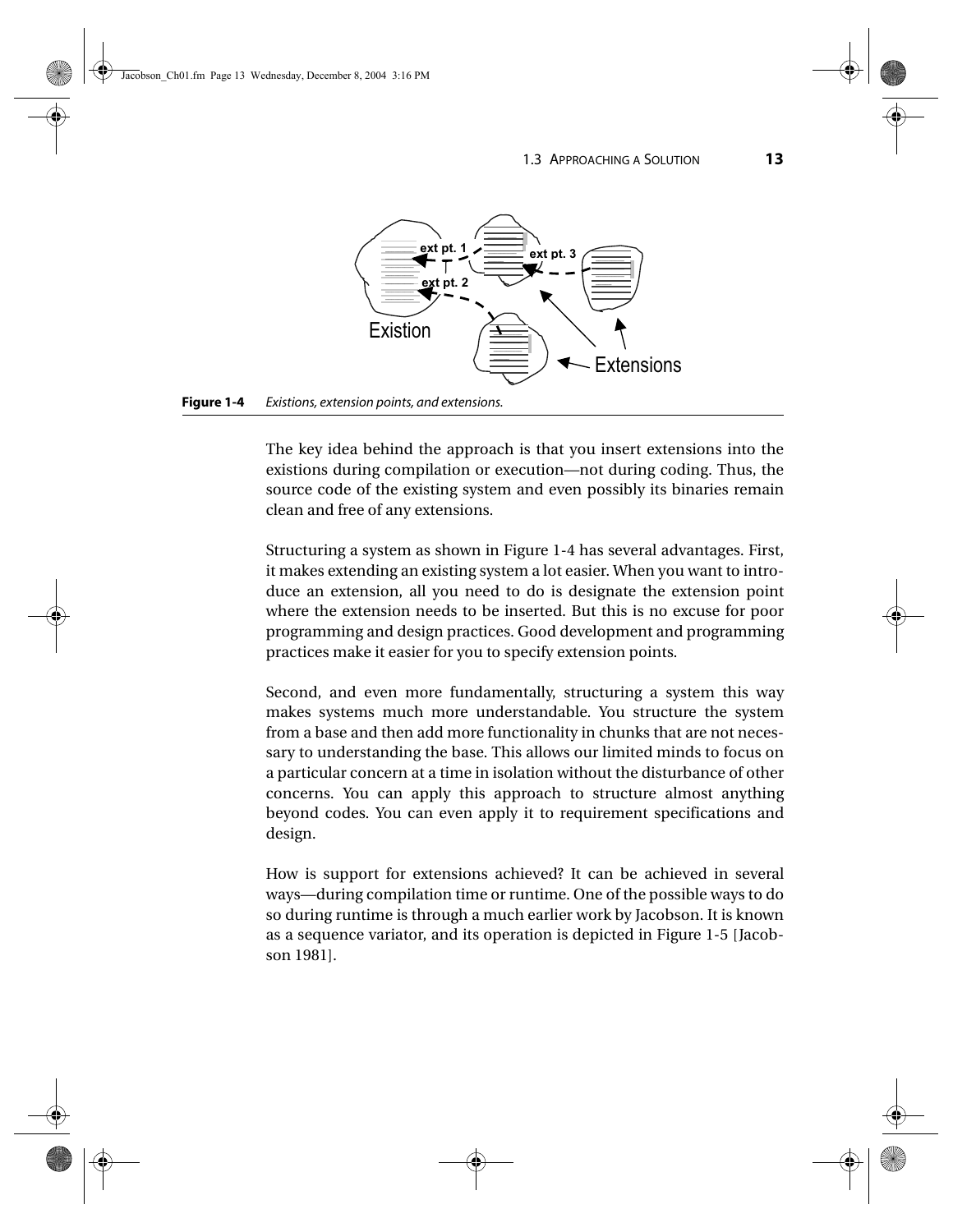

The sequence variator works at microprogram level. The program consists of a list of statements, and each statement has a bit flag to indicate whether an extension occurs at that point. In typical operation, the sequence variation takes a statement from memory and executes it, then takes and executes the next statement, then the next, and so on. If the extension bit flag is set, the sequence variator looks for an extension that references the current statement and proceeds to execute the statements in the extension. When all the statements in the extension have been executed, the sequence variator resumes with the statement at the existion and continues.

From the existion programmer's viewpoint, you only view the statements, not the extension bit flag. When an extension must be added later on, all that is needed is to code the extension statements and turn on the appropriate extension bit flags in the existion. The existion programmer does not have to worry about extensions that are added later. You can easily add extension after extension without breaking the modularity of the existion. There is no tangling or scattering.

Jacobson filed a patent for this approach in 1981, but the patent was not accepted. The idea was too close to a patented patching technique for which his proposal would have been an infringement, so Jacobson always had to apologize for this closeness before explaining the idea.

A common fear about adopting aspect orientation is that practitioners feel that it *is like patching*. Definitely, if used in an ad hoc manner, it indeed is like patching. But aspect orientation is not for patching. It is for you to achieve better separation of crosscutting concerns. It is for you to achieve better modularity. The goal of this book is to provide you with sound techniques and practical guidelines to achieve this.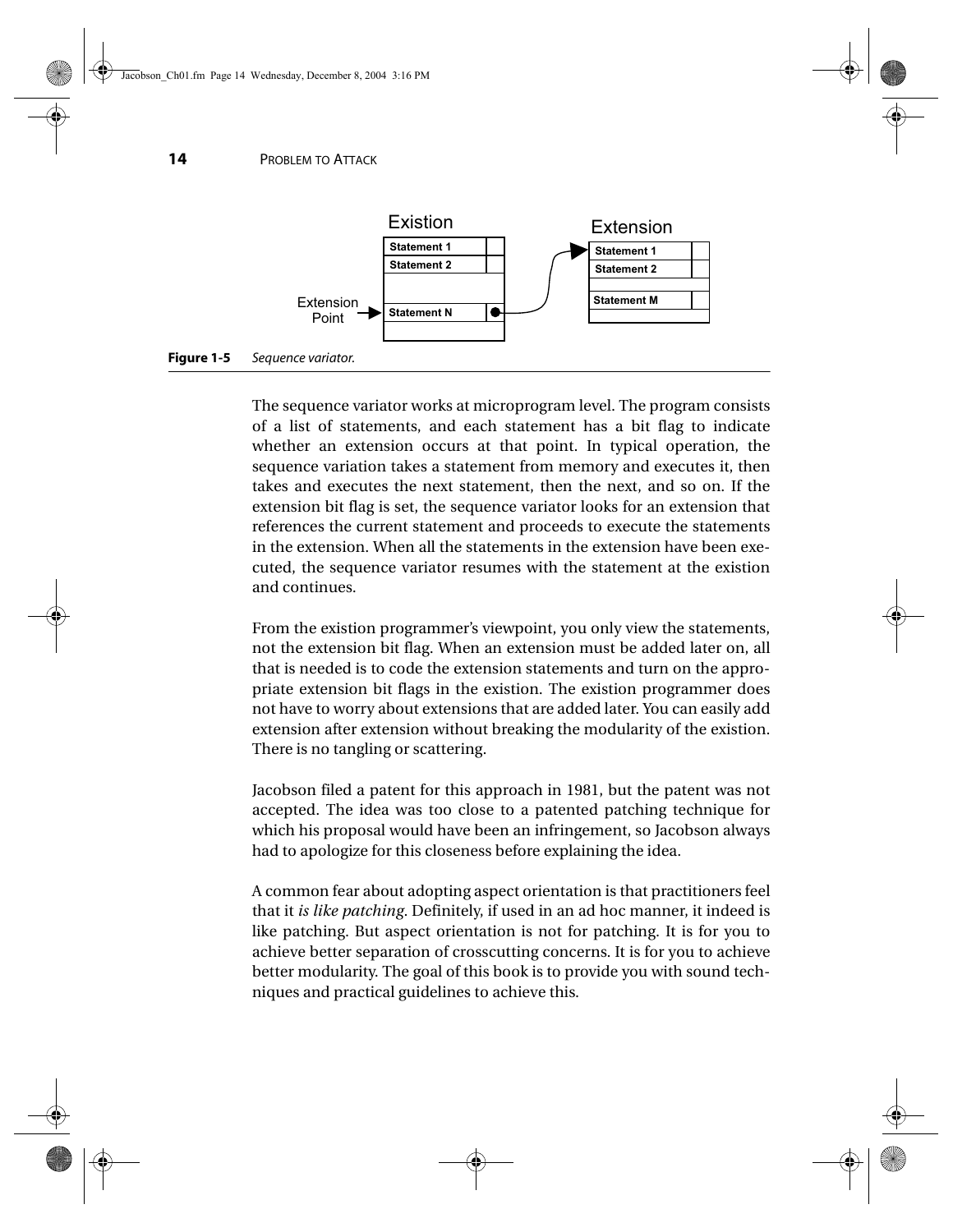1.3 APPROACHING A SOLUTION **15**

## **1.3.2 Support for Extensions in UML**

Even though the patent was not accepted, the concept of keeping extensions separate persists. It manifests as extension use-cases, which made it to the Unified Modeling Language. In fact, for those of you who have applied use-cases, you should be quite familiar with the use-case extension concept. We go into the details later, but what we want to say is that the idea of keeping extensions separate is not new. Briefly, use-case extensions permit us to describe additional behaviors that can be inserted into an existing use-case. For example, you have an existing use-case called Reserve Room, and you want to add some waiting list functionality, as exemplified earlier. With the use-case modeling technique, you simply add an extension use-case, which is modeled as the Handle Waiting List use-case in Figure 1-6. In use-case modeling terminology, the Reserve Room use-case would be a base use-case, and the Handle Waiting List would be an extension use-case.

The use-case technique provides the means to specify how behaviors described in the extension use-case are inserted at the extension points defined in the base use-case.

Nevertheless, the idea of keeping extensions separate remains a specification technique as opposed to an implementation technique. In *Object-Oriented Software Engineering* [Jacobson et al. 1992], there are techniques to keep extensions separate during analysis and during use-case modeling. However, there are no techniques to keep extensions separate during design, since there was no aspect-oriented programming language available when the book was written. In *Software Reuse* [Jacobson 1997], the authors generalize the concept of extension points into variation points, and many of these ideas have been carried over to the Reusable Asset Specification (RAS).